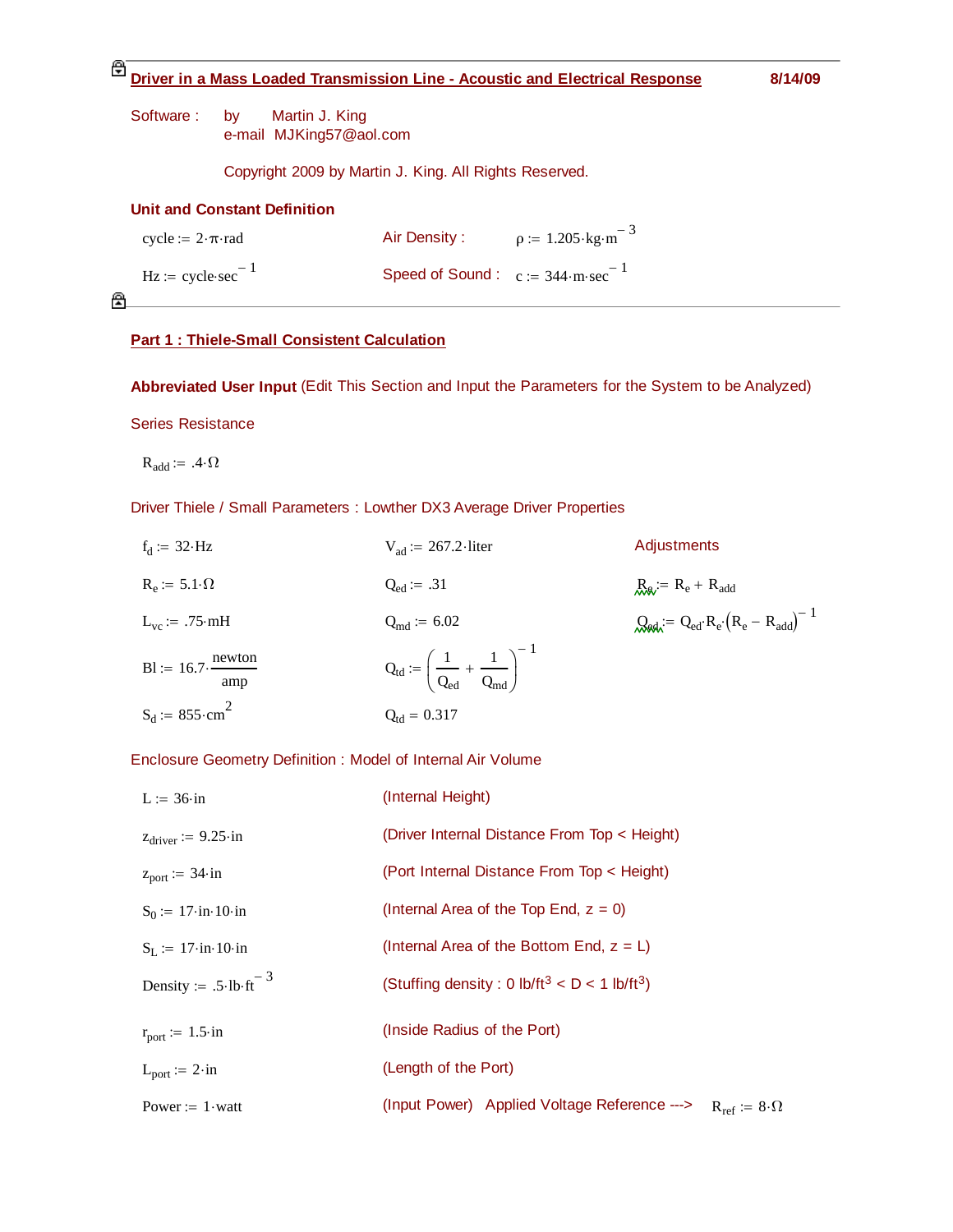**End of Abbreviated User Input**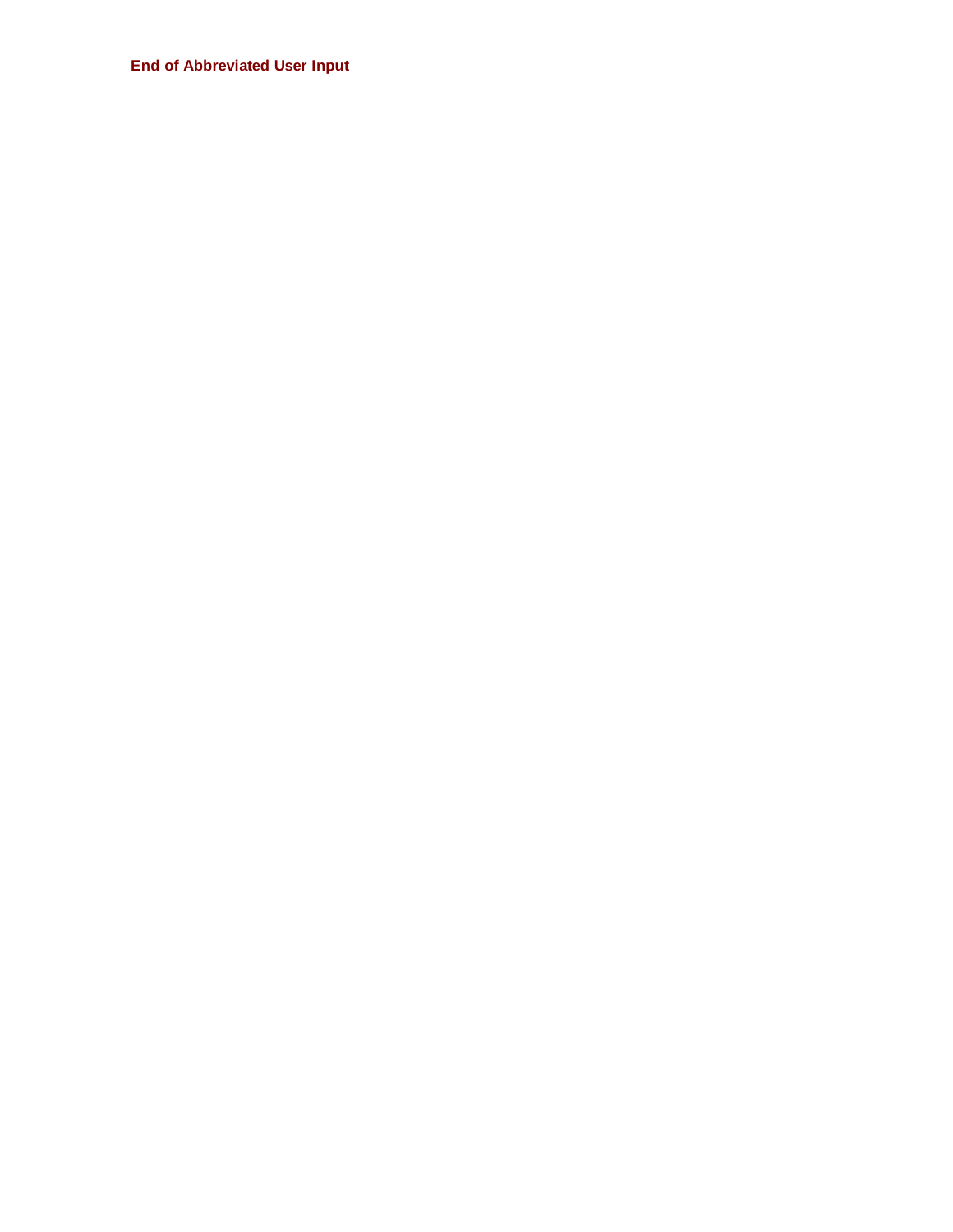#### Pre Formated Geometry and Stuffing Location Input (Only Edit Details Below to Change Defaults)

| <b>ML TL Definition</b> | $(0 \text{ lb/ft}^3 < D < 1 \text{ lb/ft}^3)$ |                                                                  |  |
|-------------------------|-----------------------------------------------|------------------------------------------------------------------|--|
| $n_{top} := 4$          | $(n \text{ top} > 1)$                         | $X_{\text{top}} := Z_{\text{driver}}$                            |  |
| $n$ open := 4           | $(n_{open} > 1)$                              | $X_{open} := Z_{port} - Z_{driver}$                              |  |
| $n \text{ bottom} := 4$ | $(n_{\text{bottom}} > 1)$                     | $x_{bottom} := L - z_{port}$                                     |  |
| n port := $4$           | $(n_{\text{port}} > 1)$                       | $x_{\text{port}} := L_{\text{port}} + 0.6 \cdot r_{\text{port}}$ |  |

#### Geometry Definition

| $TR := (S_{L} - S_{0}) \cdot L^{-1}$      | $TR = 0m$                |
|-------------------------------------------|--------------------------|
| $S_D := S_0 + TR \cdot z_{\text{driver}}$ | $S_D = 0.11 \text{ m}^2$ |
| $S_P := S_0 + TR \cdot z_{port}$          | $S_P = 0.11 \text{ m}^2$ |

Section Length **Initial Area** Final Area Final Area Stuffing Density

$$
L_{c_0} := x_{top} (n_{top} + 1)^{-1}
$$
  
\n
$$
L_{c_1} := x_{top} (n_{top} + 1)^{-1}
$$
  
\n
$$
L_{c_2} := x_{top} (n_{top} + 1)^{-1}
$$
  
\n
$$
L_{c_3} := x_{top} (n_{top} + 1)^{-1}
$$
  
\n
$$
L_{c_4} := x_{top} (n_{top} + 1)^{-1}
$$
  
\n
$$
S_c
$$
  
\n
$$
L_{c_4} := x_{top} (n_{top} + 1)^{-1}
$$
  
\n
$$
S_c
$$

#### Open Section of Enclosure (Driver ---> Port Position)

### Top Section of Enclosure (Driver ---> Top of Enclosure)

# $S_{c_{0.0}} := S_D$  $D_{c_0}$  :=  $S_{c_0,0}$  - TR·L<sub>c</sub> D<sub>c<sub>0</sub></sub> := Density  $S_{c_{1,1}} = S_{c_{1,0}} - \text{TR-L}_{c_{1,0}} - D_{c_{1}} = \text{Density}$  $S_{c_{2,1}} := S_{c_{2,0}} - \text{TR-L}_{c_2} \qquad D_{c_2} := \text{Density}$  $S_{c}$  :=  $S_{c_{2,1}}$   $S_{c}$  $B_{c_{3,0}} = S_{c_{3,0}} - TR \cdot L_{c_{3}}$   $D_{c_{3}} :=$  Density  $S_{c_{4,1}} := S_{c_{3,1}}$   $S_{c_{4,1}} := S_0$   $D_c$  $\frac{1}{4}$  := Density

| <b>Section Length</b>                      | Initial Area                 | <b>Final Area</b>                                                                     | <b>Stuffing Density</b> |
|--------------------------------------------|------------------------------|---------------------------------------------------------------------------------------|-------------------------|
| $L_{o_0}$ = $x_{open} (n\_open + 1)^{-1}$  | $S_{o_{0.0}} := S_D$         | $S_{o_{0,1}} := S_{o_{0,0}} + TR \cdot L_{o_{0}}$ $D_{o_{0}} :=$ Density              |                         |
| $L_{o_1}$ := $x_{open} (n\_open + 1)^{-1}$ | $S_{o_{1,0}} := S_{o_{0,1}}$ | $S_{o_{1,1}} := S_{o_{1,0}} + TR \cdot L_{o_1}$ $D_{o_1} :=$ Density                  |                         |
| $L_{o_2}$ := $x_{open} (n\_open + 1)^{-1}$ | $S_{o_{2,0}} := S_{o_{1,1}}$ | $S_{o_{2,1}} = S_{o_{2,0}} + TR \cdot L_{o_2}$ $D_{o_2} =$ Density                    |                         |
| $L_{o_3}$ := $x_{open} (n\_open + 1)^{-1}$ | $S_{o_{3,0}} := S_{o_{2,1}}$ | $S_{o_{3,1}} := S_{o_{3,0}} + TR \cdot L_{o_3}$ $D_{o_3} := 0.0$ ·lb·ft <sup>-3</sup> |                         |
| $L_{o_4}$ := $x_{open} (n\_open + 1)^{-1}$ | $S_{o_{4,0}} := S_{o_{3,1}}$ | $S_{o_{4,1}} := S_P$ $D_{o_4} := 0.0 \text{ lb·ft}^{-3}$                              |                         |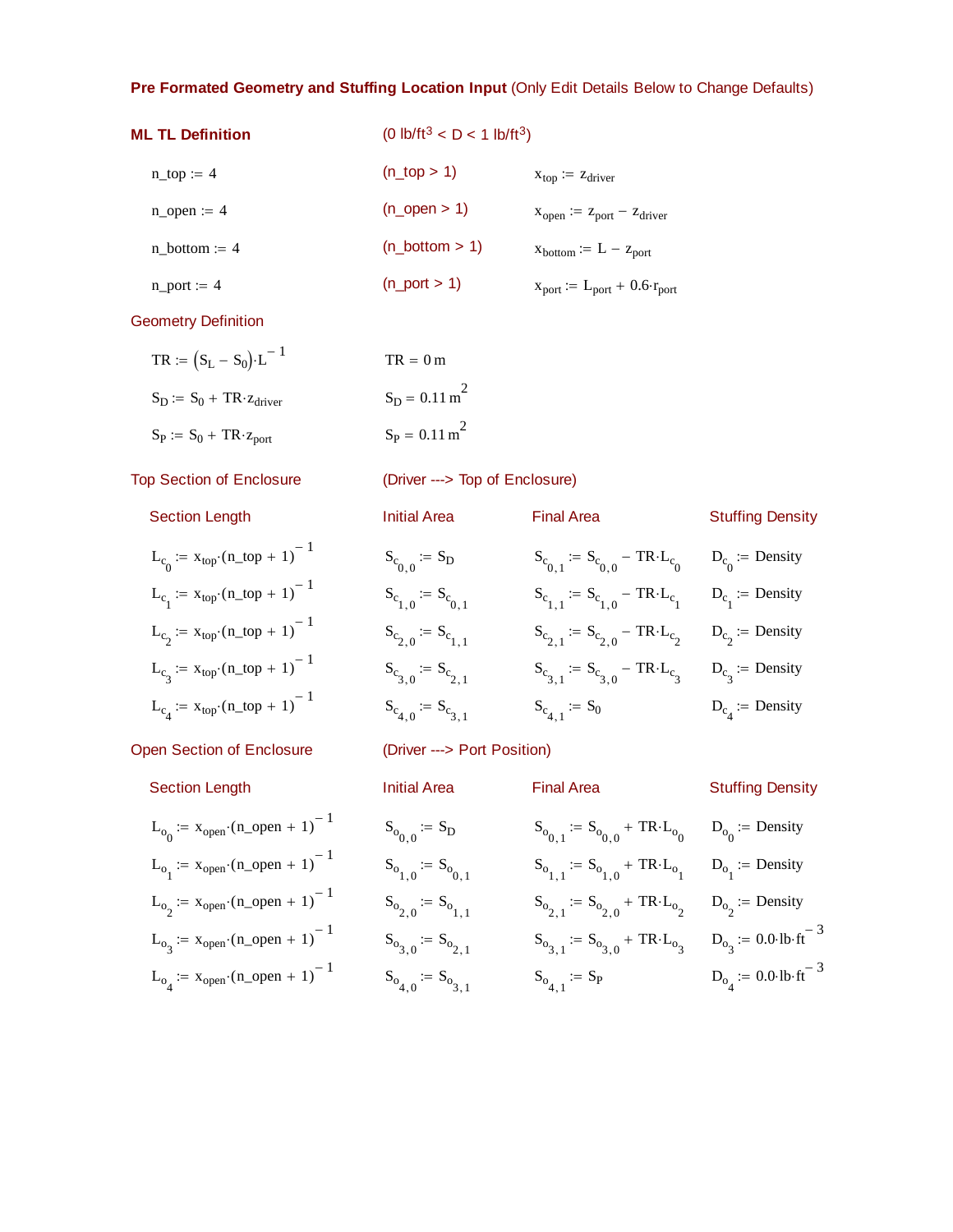Section Length

Bottom Section of Enclosure (Port Position ---> Bottom of Enclosure)

Section Length  
\n
$$
L_{b_0} := x_{bottom} \cdot (n_{bottom} + 1)^{-1}
$$
  
\n $L_{b_1} := x_{bottom} \cdot (n_{bottom} + 1)^{-1}$   
\n $L_{b_2} := x_{bottom} \cdot (n_{bottom} + 1)^{-1}$   
\n $L_{b_3} := x_{bottom} \cdot (n_{bottom} + 1)^{-1}$   
\n $L_{b_4} := x_{bottom} \cdot (n_{bottom} + 1)^{-1}$   
\n $L_{b_5} := x_{bottom} \cdot (n_{bottom} + 1)^{-1}$   
\n $L_{b_6} := x_{bottom} \cdot (n_{bottom} + 1)^{-1}$   
\n $L_{b_7} := x_{bottom} \cdot (n_{bottom} + 1)^{-1}$   
\n $L_{b_8} := x_{bottom} \cdot (n_{bottom} + 1)^{-1}$   
\n $L_{b_9} := x_{bottom} \cdot (n_{bottom} + 1)^{-1}$   
\n $L_{b_1} := x_{b_1, 0} + \text{TR} \cdot L_{b_2}$   
\n $L_{b_1} := x_{b_1, 0} + \text{TR} \cdot L_{b_1}$   
\n $L_{b_2} := x_{bottom} \cdot (n_{bottom} + 1)^{-1}$   
\n $L_{b_3} := x_{b_1, 0} + \text{TR} \cdot L_{b_2}$   
\n $L_{b_4} := x_{bottom} \cdot (n_{bottom} + 1)^{-1}$   
\n $L_{b_5} := x_{b_6, 0} + \text{TR} \cdot L_{b_7}$   
\n $L_{b_6} := x_{b_7, 0} + \text{TR} \cdot L_{b_8}$   
\n $L_{b_7} := x_{b_7, 0} + \text{TR} \cdot L_{b_7}$   
\n $L_{b_8} := x_{b_8, 0} + \text{TR} \cdot L_{b_8}$   
\n $L_{b_9} := x_{b_9, 0} + \text{TR} \cdot L_{b_1}$   
\n $L_{b_1} := x_{b_1, 0} + \text{TR} \cdot L_{b_1}$   
\n $L_{b_2} := x_{b_1, 0} + \text{TR} \cdot L_{b_1}$   
\n $L_{b_$ 

### Port Section of Enclosure (Port Inside ---> Port Outside)

| <b>Section Length</b>                       | <b>Initial Area</b>                          | <b>Final Area</b>                     | <b>Stuffing Density</b>              |
|---------------------------------------------|----------------------------------------------|---------------------------------------|--------------------------------------|
| $L_{p_0}$ := $x_{port} (n_{port} + 1)^{-1}$ | $S_{p_{0,0}} \coloneqq \pi \cdot r_{port}^2$ | $S_{p_{0,1}} := \pi \cdot r_{port}^2$ | $D_{p_0}$ = 0.0.1b.ft <sup>-3</sup>  |
| $L_{p_1}$ := $x_{port} (n_{port} + 1)^{-1}$ | $S_{p_{1,0}} := S_{p_{0,1}}$                 | $S_{p_{1,1}} := \pi \cdot r_{port}^2$ | $D_{p_1}$ := 0.0.1b.ft <sup>-3</sup> |
| $L_{p_2}$ := $x_{port} (n_{port} + 1)^{-1}$ | $S_{p_{2,0}}:=S_{p_{1,1}}$                   | $S_{p_{2,1}} := \pi \cdot r_{port}^2$ | $D_{p_2}$ := 0.0.1b.ft <sup>-3</sup> |
| $L_{p_3}$ := $x_{port} (n_{port} + 1)^{-1}$ | $S_{p_{3,0}} := S_{p_{2,1}}$                 | $S_{p_{3,1}} := \pi \cdot r_{port}^2$ | $D_{p_3}$ := 0.0.1b.ft <sup>-3</sup> |
| $L_{p_4}$ := $x_{port} (n_{port} + 1)^{-1}$ | $S_{p_{4,0}} := S_{p_{3,1}}$                 | $S_{p_{4,1}} := \pi \cdot r_{port}^2$ | $D_{p_4}$ := 0.0.1b.ft <sup>-3</sup> |

#### Total Amount of Stuffing

$$
\sum_{r=0}^{n\_{top}} \left[ \frac{\left(S_{c_{r,0}} + S_{c_{r,1}}\right)}{2} \cdot L_{c_{r}} \cdot D_{c_{r}} \right] + \sum_{r=0}^{n\_{open}} \left[ \frac{\left(S_{o_{r,0}} + S_{o_{r,1}}\right)}{2} \cdot L_{o_{r}} \cdot D_{o_{r}} \right] \dots \quad = 1.185 \cdot lb
$$
\n
$$
+ \sum_{r=0}^{n\_{bottom}} \left[ \frac{\left(S_{b_{r,0}} + S_{b_{r,1}}\right)}{2} \cdot L_{b_{r}} \cdot D_{b_{r}} \right] + \sum_{r=0}^{n\_{port}} \left[ \frac{\left(S_{p_{r,0}} + S_{p_{r,1}}\right)}{2} \cdot L_{p_{r}} \cdot D_{p_{r}} \right]
$$

#### **End of Pre Formatted Default Input**

## **End of Part 1 Input**

 $\bigoplus_{i\in\mathbb{N}}$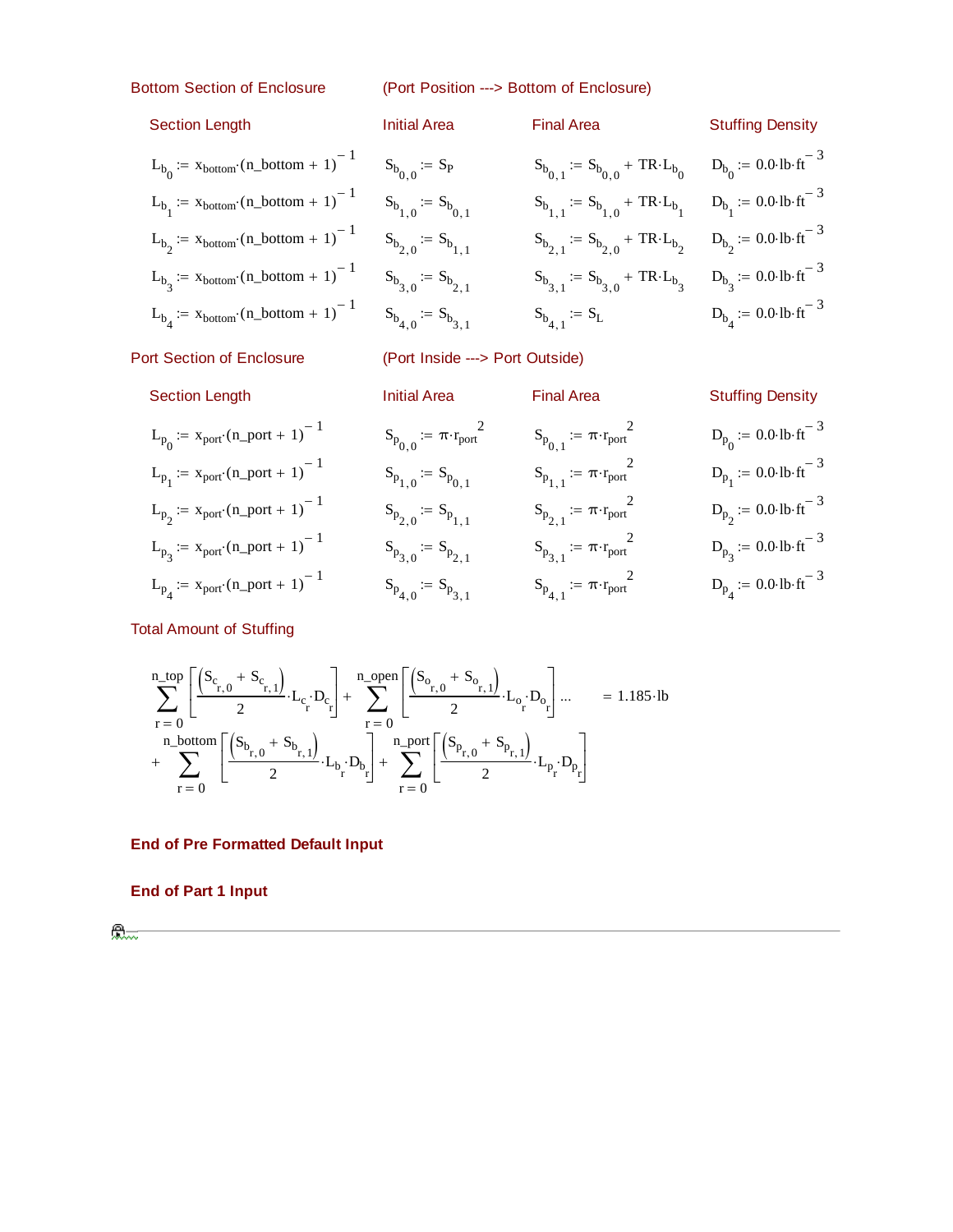#### **Resulting Acoustic Impedance for the Enclosure**





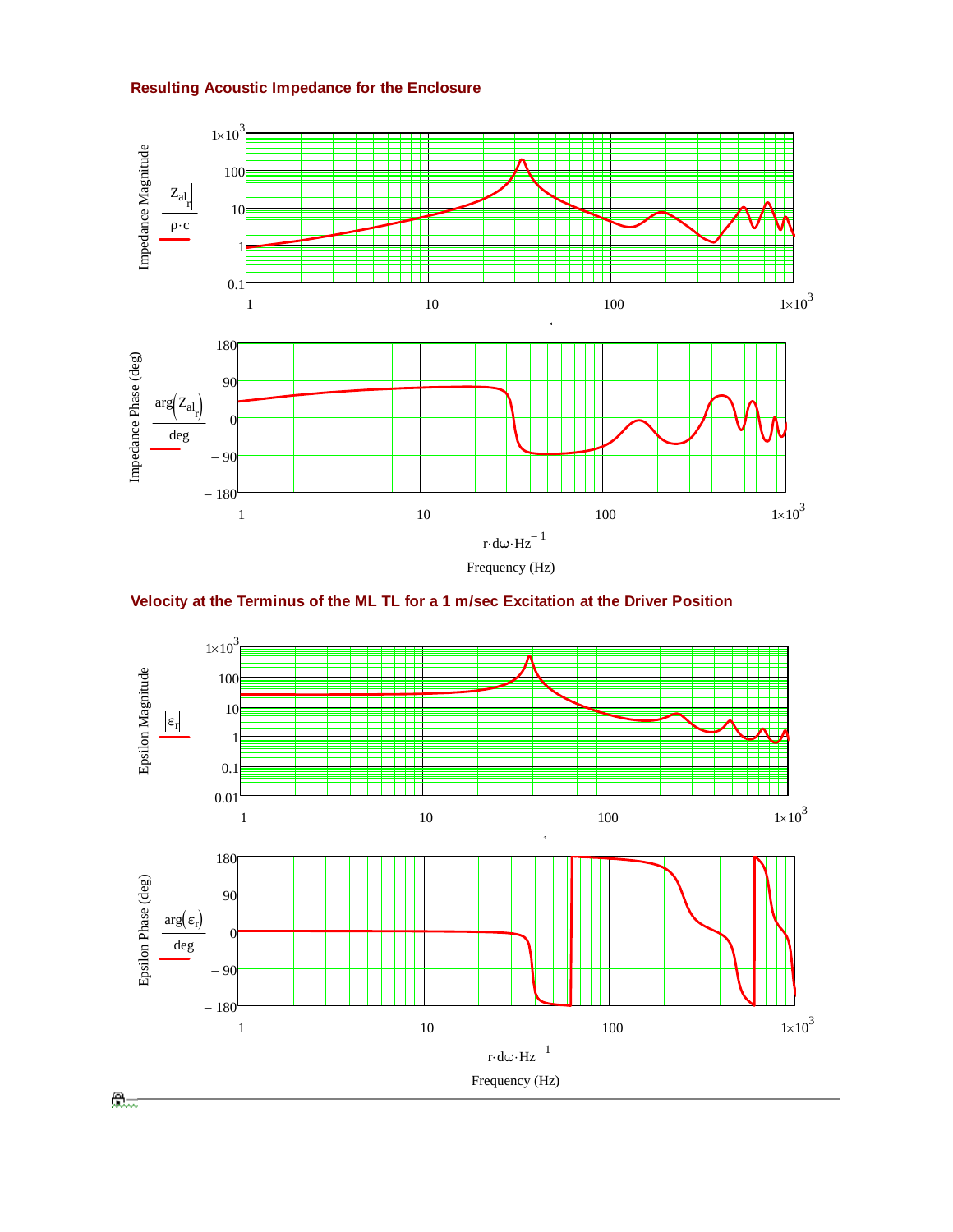

**Far Field ML TL System and Infinite Baffle Sound Pressure Level Responses**



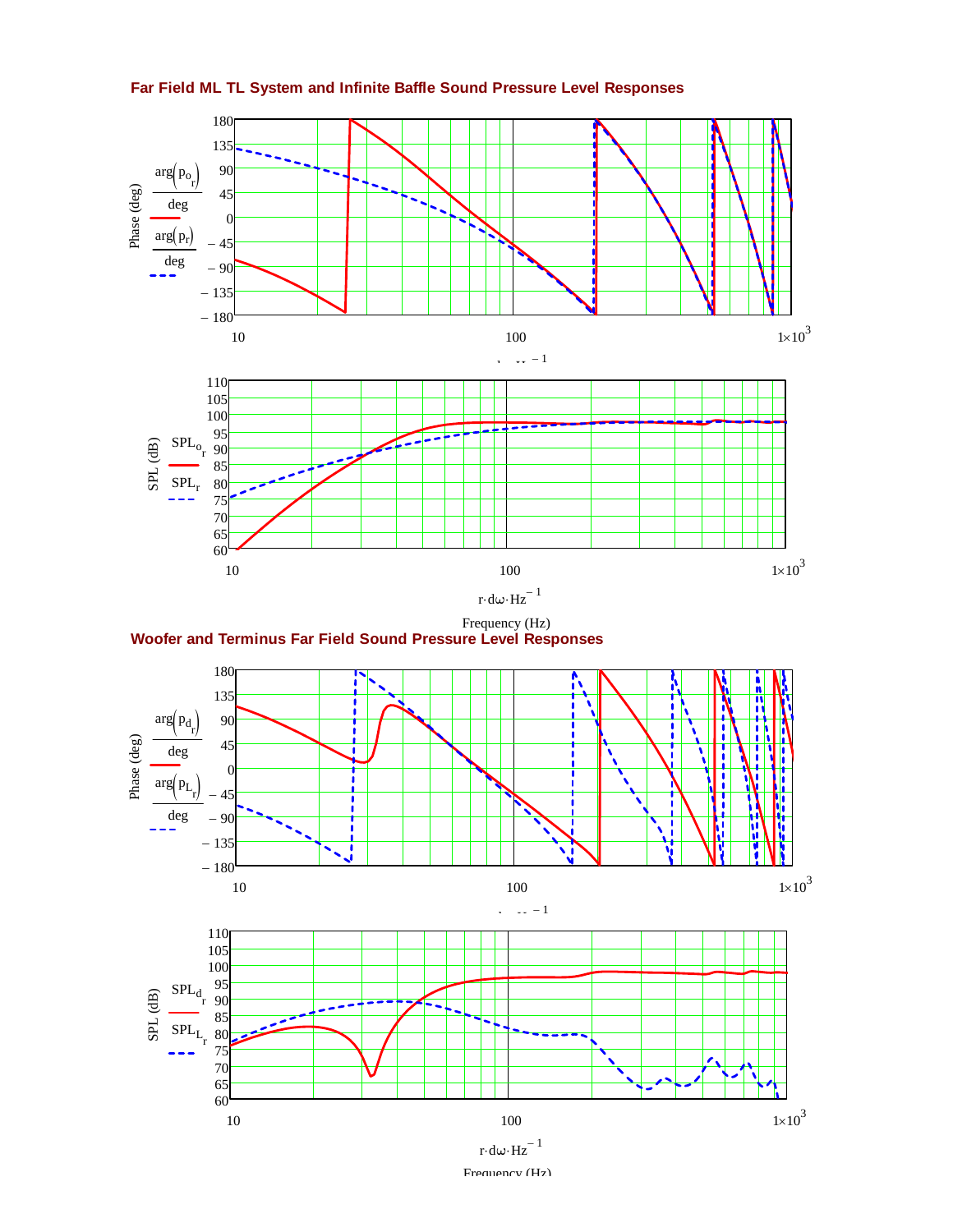

## **ML TL System and Infinite Baffle Impedance**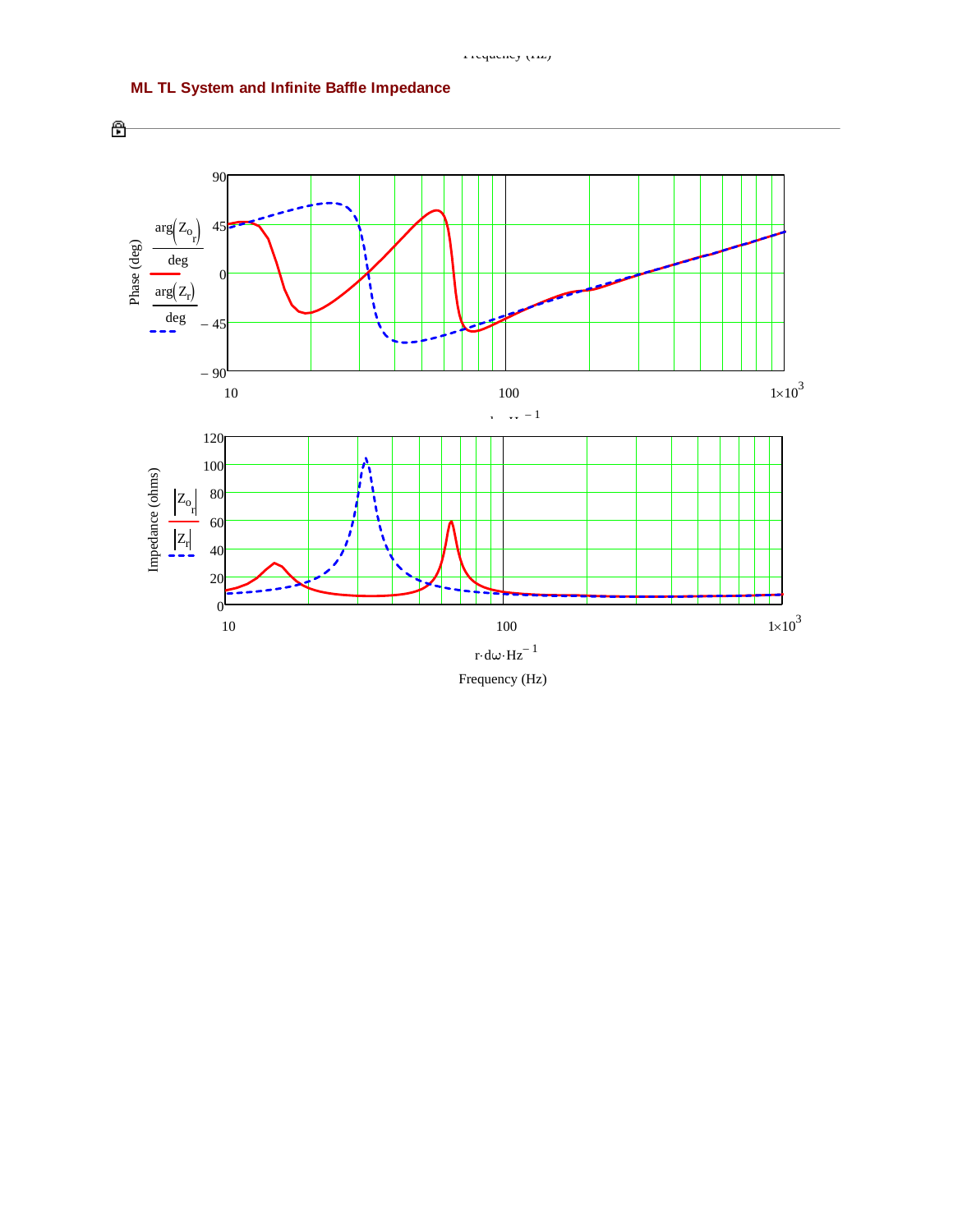## **Woofer RMS Displacement**





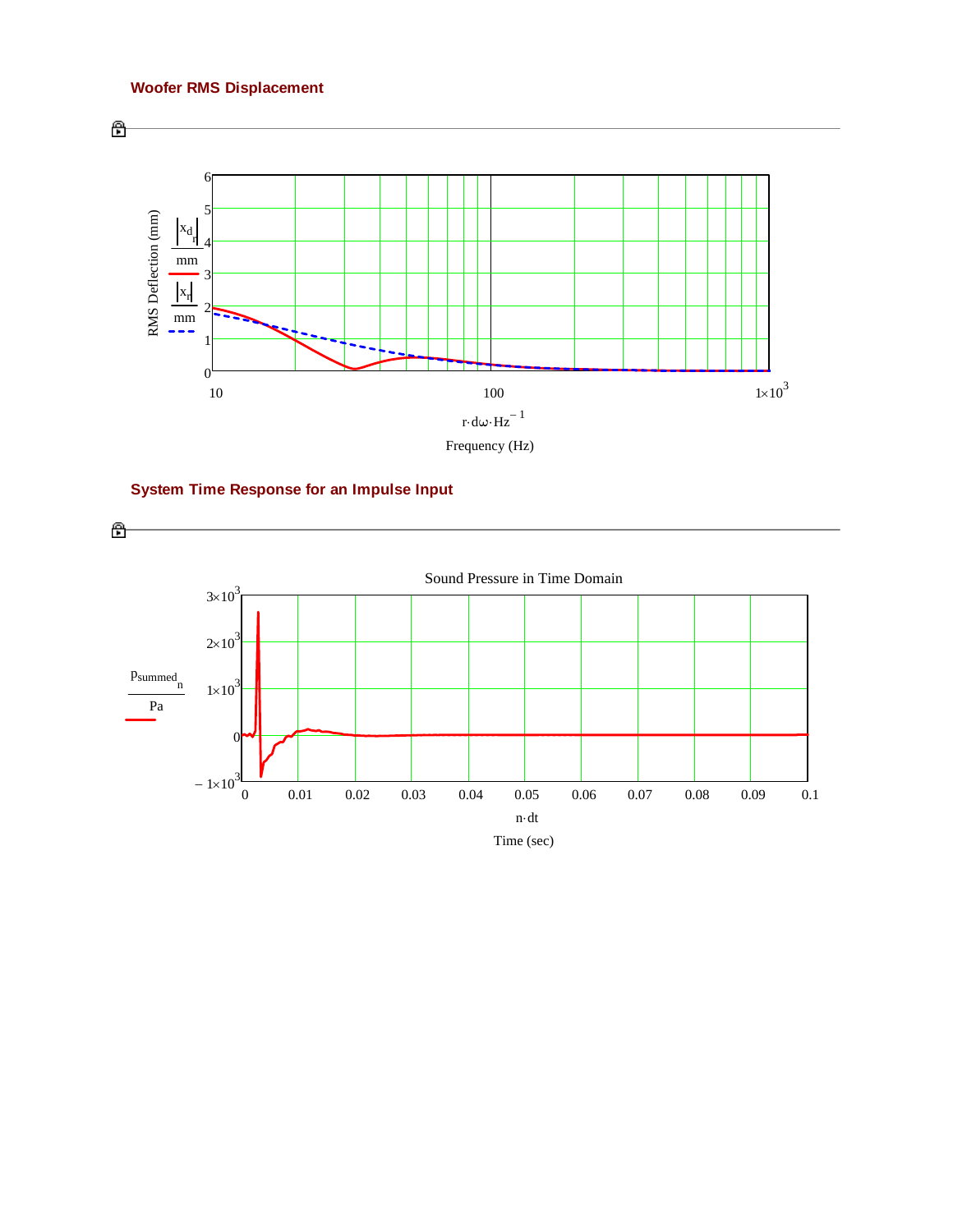

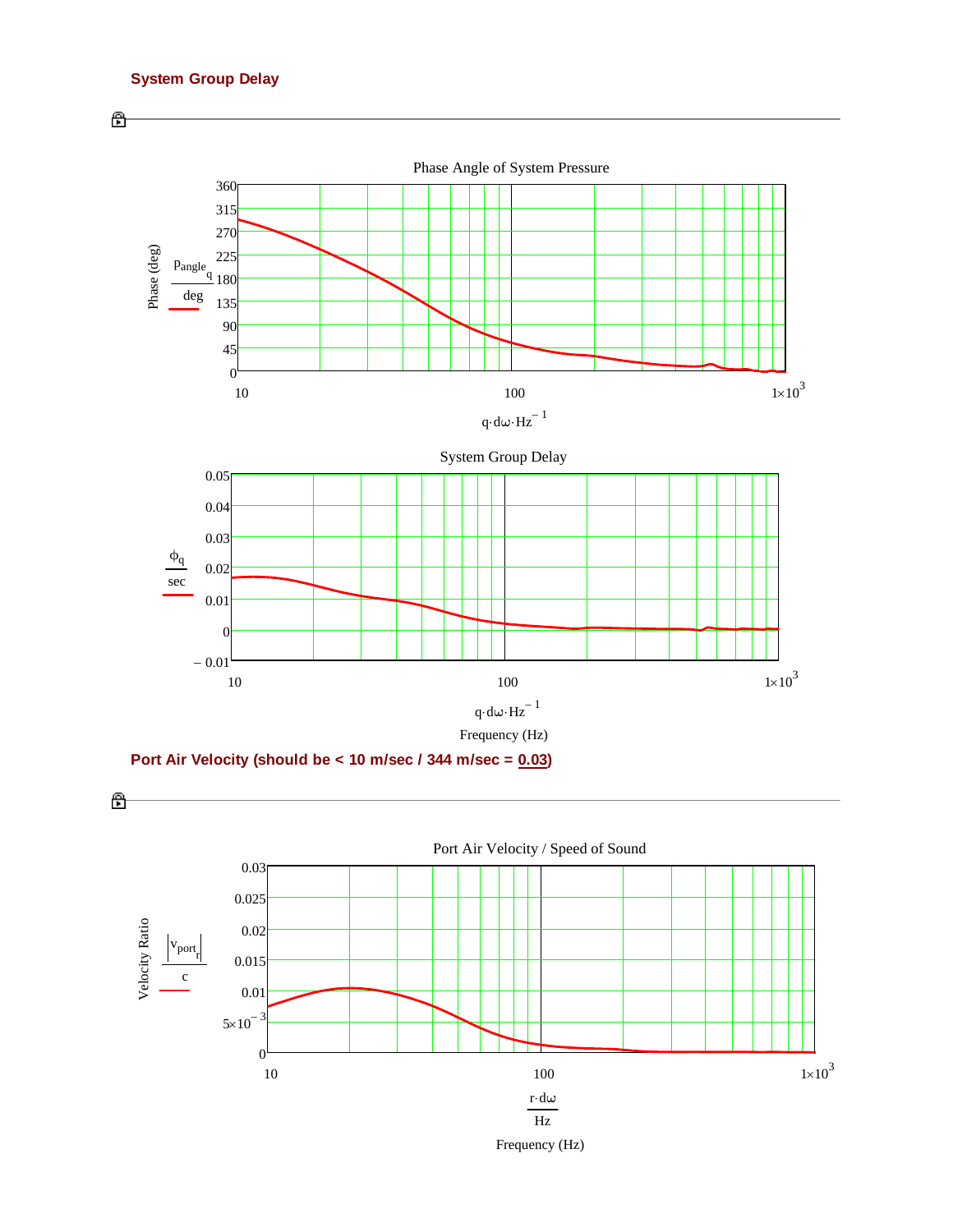#### **Part 2 : Detailed SPL Response Calculation**

Calculation Includes : Position of Driver and Port on the Baffle. Baffle Step Defraction for the Driver and the Port. Room Reflections for the Driver and the Port.

#### **Geometry**

Baffle Coordinate System : Origin is the lower left corner of the front baffle y = horizontal direction  $z =$  vertical direction

 The variables num\_r, n\_drv, and n\_mth control the number of simple sources that are used in the calculations. Increasing each will improve accuracy at the expense of longer calculation times. Increase each variable until plotted SPL stops changing at which point the solution has converged.

#### Enclosure Geometry Input

| $X_0 := 3 \cdot ft$         | (Front Baffle Distance from Rear Wall > Depth of Enclosure) |
|-----------------------------|-------------------------------------------------------------|
| $Y_0 := 3 \cdot ft$         | (Front Baffle Distance from Side Wall)                      |
| $\theta_0 = 10 \text{ deg}$ | (Rotation Towards Room Center)                              |
| $Z_0 := 8 \cdot \text{ft}$  | (Floor to Ceiling Distance)                                 |
| stand := $0 \cdot m$        | (Height from Floor to Bottom Edge of Front Baffle)          |
| num $r := 10$               | (Number of Points per Unit Length of Baffle Edge)           |

### Corner Coordinates

Y coordinate Z coordinate

| n coordinate             | z coordinate        |                       |
|--------------------------|---------------------|-----------------------|
| $y_{o_0}$ = 18.5 in      |                     | (Bottom Right Corner) |
| $y_{o_1}$ = 18.5 in      | $z_{0_1}$ := 46. in | (Top Right Corner)    |
| $y_{o_2}$ = 0. in        | $z_{o_2}$ = 46·in   | (Top Left Corner)     |
| $y_{o_3}$ := 0. in       |                     | (Bottom Left Corner)  |
| depth := $12.5 \cdot in$ |                     | (Depth of Enclosure)  |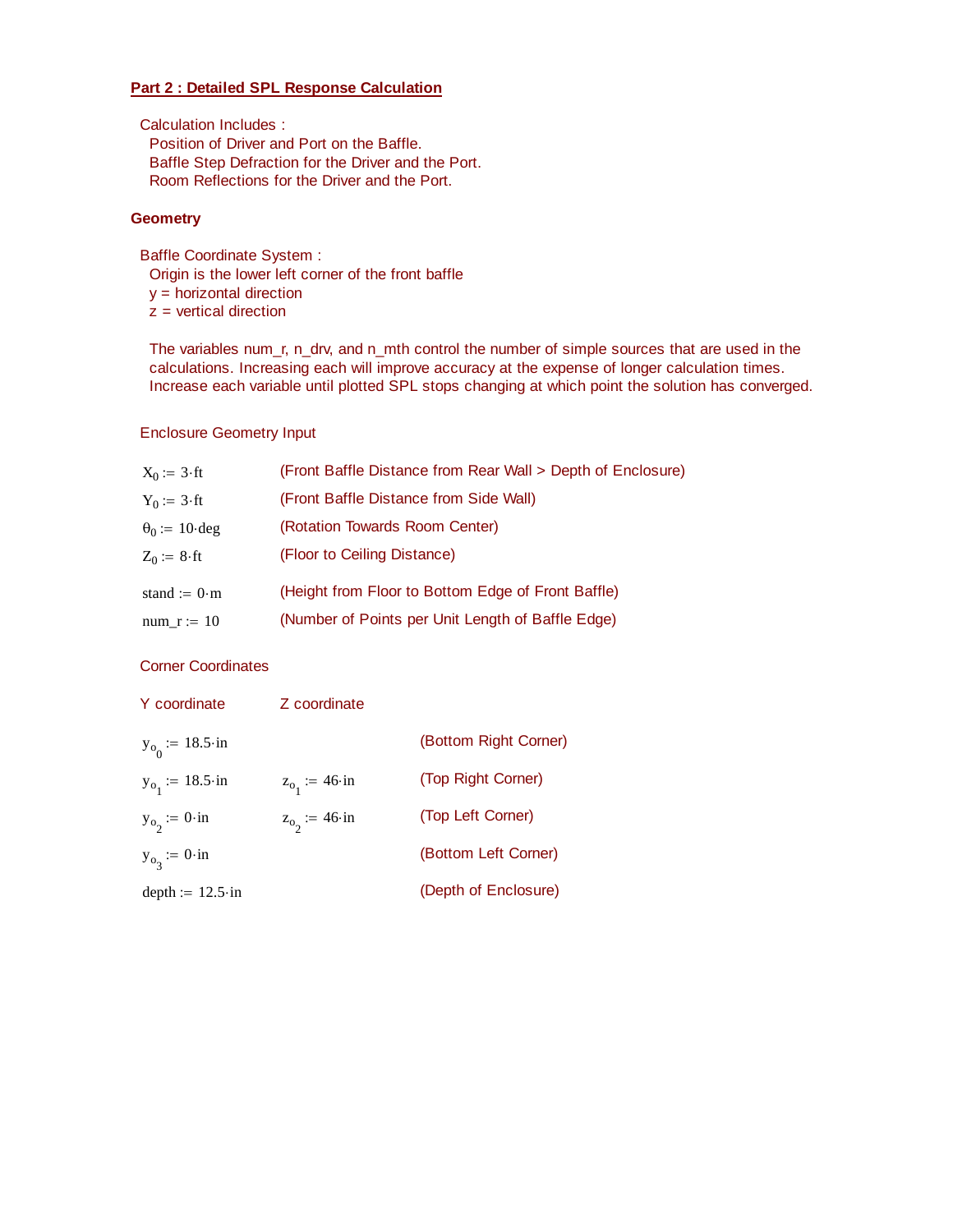#### Driver Geometry Input

| $y_{dc}$ = 9.25 $\cdot$ in | (Driver Center y Coordinate)       |
|----------------------------|------------------------------------|
| $z_{dc}$ = 26 in           | (Driver Center z Coordinate)       |
| $n \text{ dvr} := 5$       | (Number of Points Across Diameter) |

### Port Geometry Input

| $y_{\text{mc}} := 9.25 \cdot \text{in}$ | (Port Center y Coordinate)                        |
|-----------------------------------------|---------------------------------------------------|
| $z_{\rm mc} := 2 \cdot in$              | (Port Center z Coordinate)                        |
| $n \text{ mth} := 4$                    | (Number of Points Across Diameter)                |
| Locate $:= 1$                           | $(0 =$ Front Baffle Port, $1 =$ Rear Baffle Port) |

## **Listening Position** (Default Location is at 1 m Distance Along the Driver's Axis)

| n listen = $0$              | (Listening Position Relative to Speaker)                                             |
|-----------------------------|--------------------------------------------------------------------------------------|
| $\text{radius} = 1 \cdot m$ | (Calculation Radius, Effective Radius is Greater if $y_{p}$ is Changed from Default) |
| $\theta := 0 \cdot deg$     | (0 deg is along the Driver's Axis, -80 deg $\lt \theta \lt 80$ deg)                  |
| $z_p := z_{dc}$             | (Default Height is Equal to Driver Height)                                           |
| $n$ listen = 1              | (Listening Position Relative to the Room Corner)                                     |
| $X_p := 10$ ft              |                                                                                      |
| $Y_p := 10 \cdot ft$        |                                                                                      |
| $Z_p := z_{dc} +$ stand     | (Default Height is Equal to Driver Height)                                           |
| $n$ listen := 0             | (Method Selection)                                                                   |

## **Floor Condition**

| $Reflect := 1$ |  | $(0 = \text{hardwood or concrete}, 1 = \text{carpeted})$ |
|----------------|--|----------------------------------------------------------|
|----------------|--|----------------------------------------------------------|

**Refective Surface Selections** (if 1 reflective surface is included, if 0 reflective surface is removed)

| $Inc_floor := 1$              | (Floor, $Z = 0$ )          |
|-------------------------------|----------------------------|
| Inc rear := $0$               | (Rear Wall, $X = 0$ )      |
| Inc side $= 0$                | (Left Side Wall, $Y = 0$ ) |
| $Inc$ <sub>ceiling</sub> := 0 | (Ceiling)                  |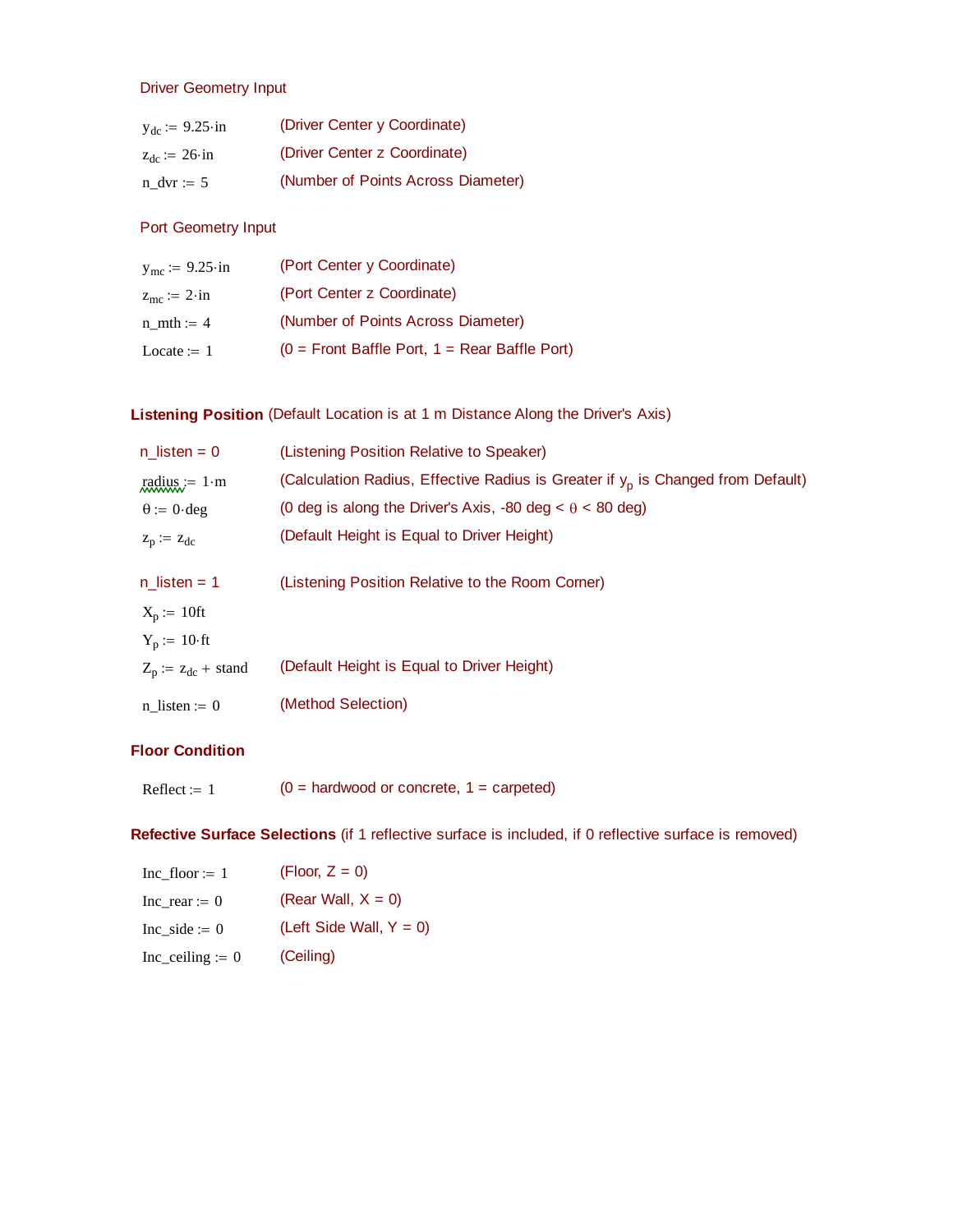

## **Circular Driver and Circular Mouth Simple Source Pattern with Baffle Edge Outline**

总一

Red sources represent the driver. Blue sources represent the port. Black outline represents the baffle edge. Origin is at the bottom front left corner of the enclosure.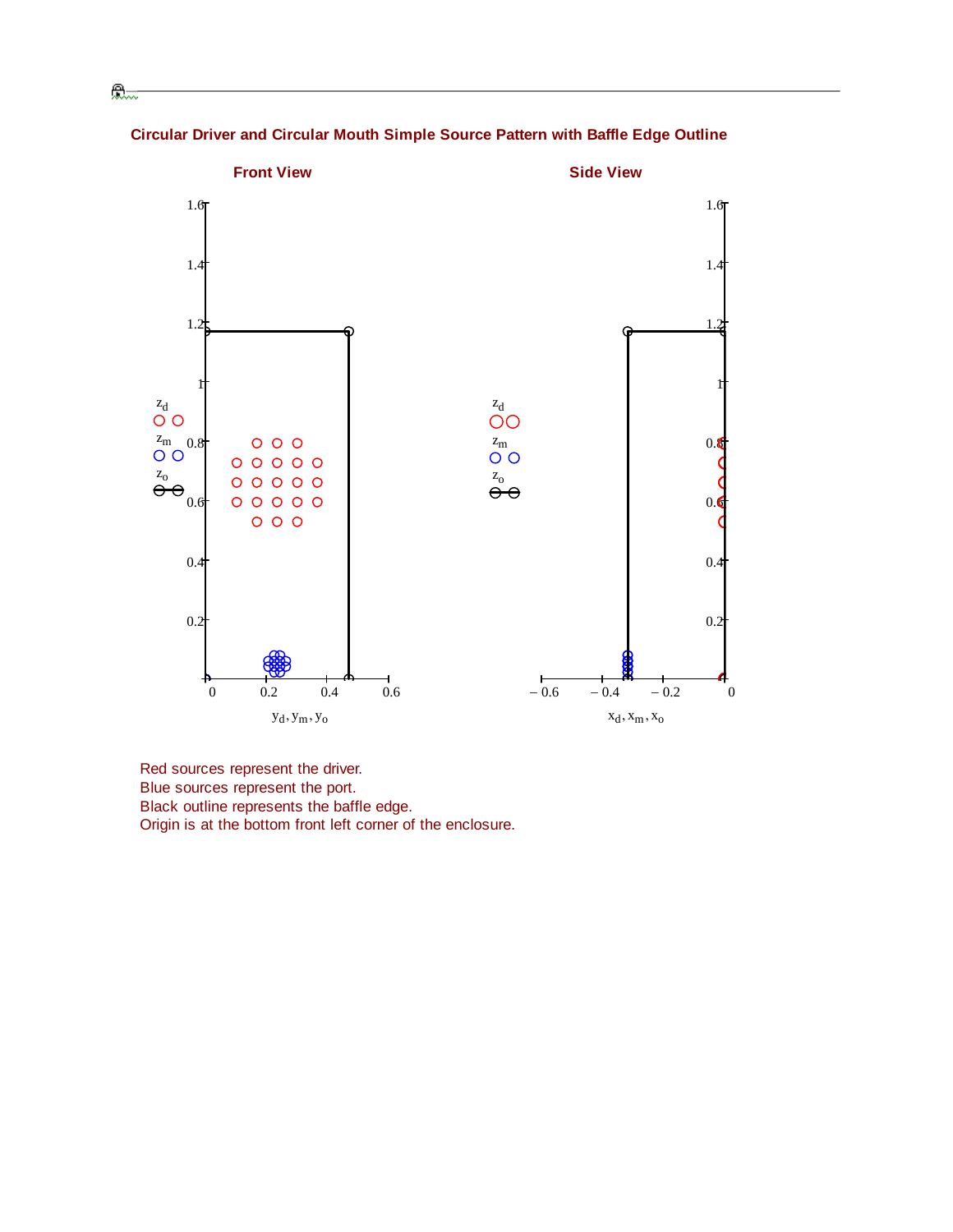## $\mathbb{R}^-$

### **Three Dimensional View**

Axis Length  $(m)$   $axis := 2$  <---- Change value of "axis" to rescale plots

#### Room Corner is the Origin





 $y_{\text{driver}}$ ,  $y_{\text{outline}}$ ,  $y_{\text{term}}$ ,  $y_{\text{mic}}$ 



 $x_{\text{driver}}$ ,  $x_{\text{outline}}$ ,  $x_{\text{term}}$ ,  $x_{\text{mic}}$ 

Side View - looking out from side wall

Front View - looking towards rear wall

Top View - looking down from ceiling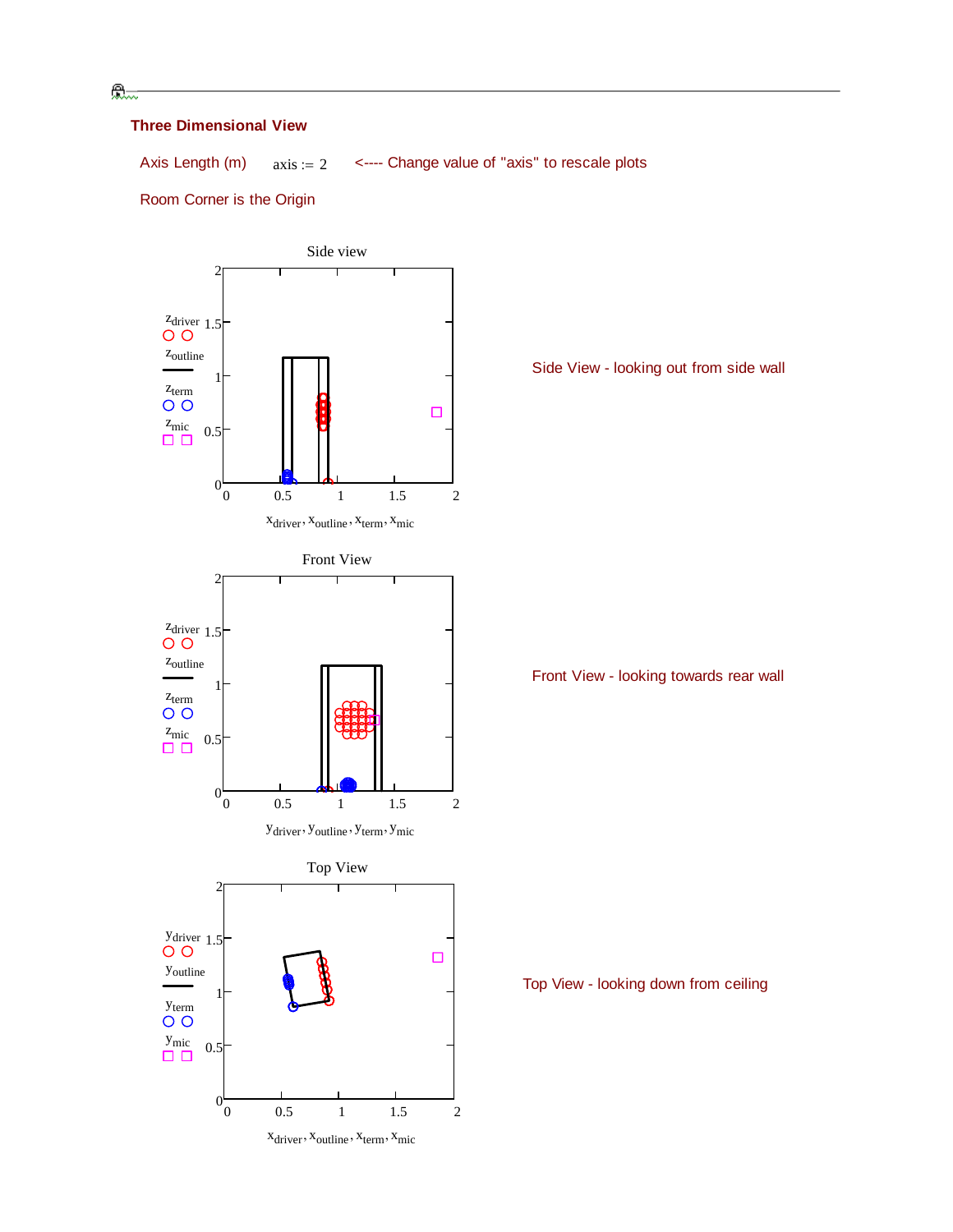

## **Plotted Baffle Step and Reflection SPL Response for the Circular Driver Source**

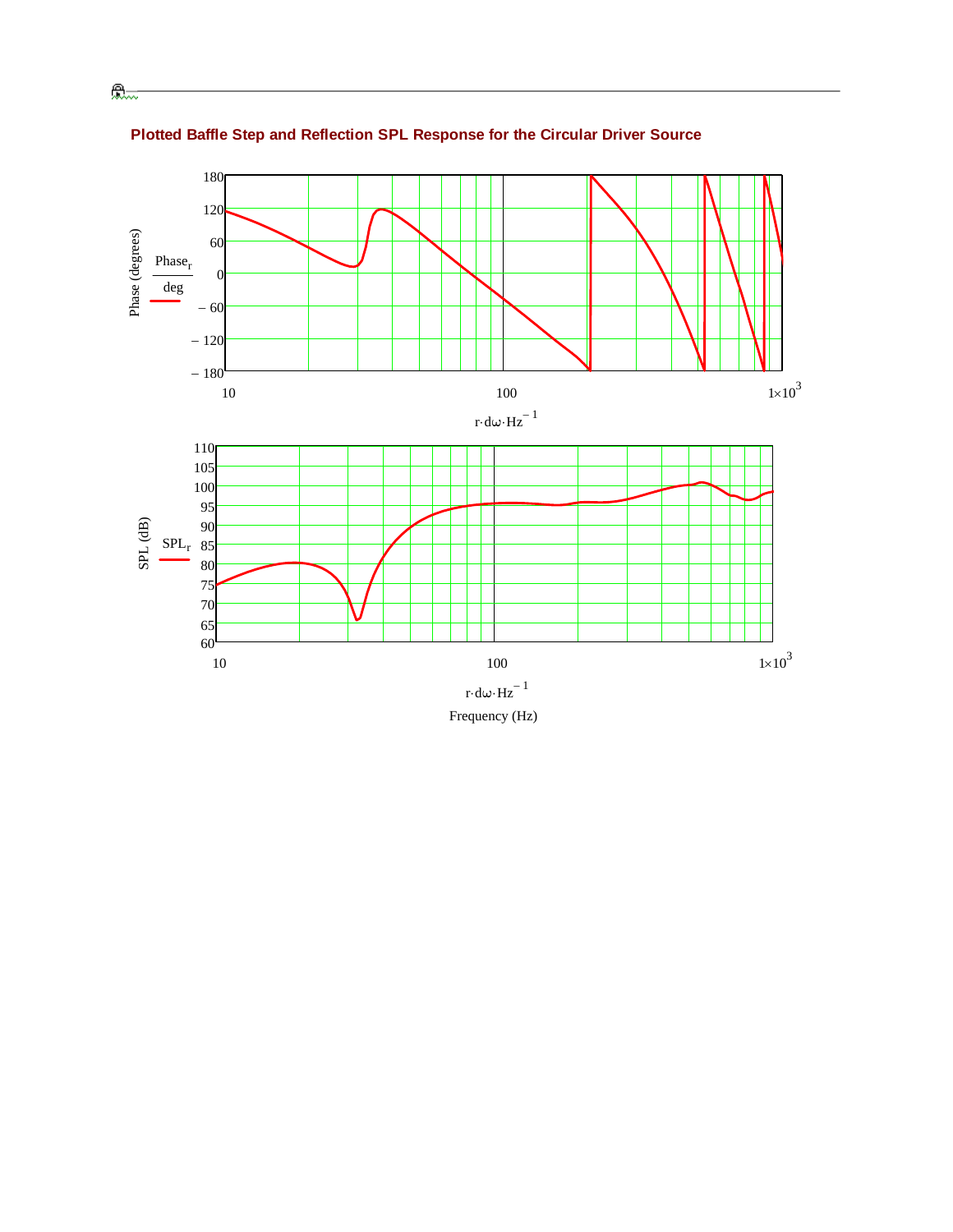

**Plotted Baffle Step and Reflection SPL Response for the Circular Port Source**

 $\frac{\partial \mathbf{Q}}{\partial \mathbf{Q} + \mathbf{Q}}$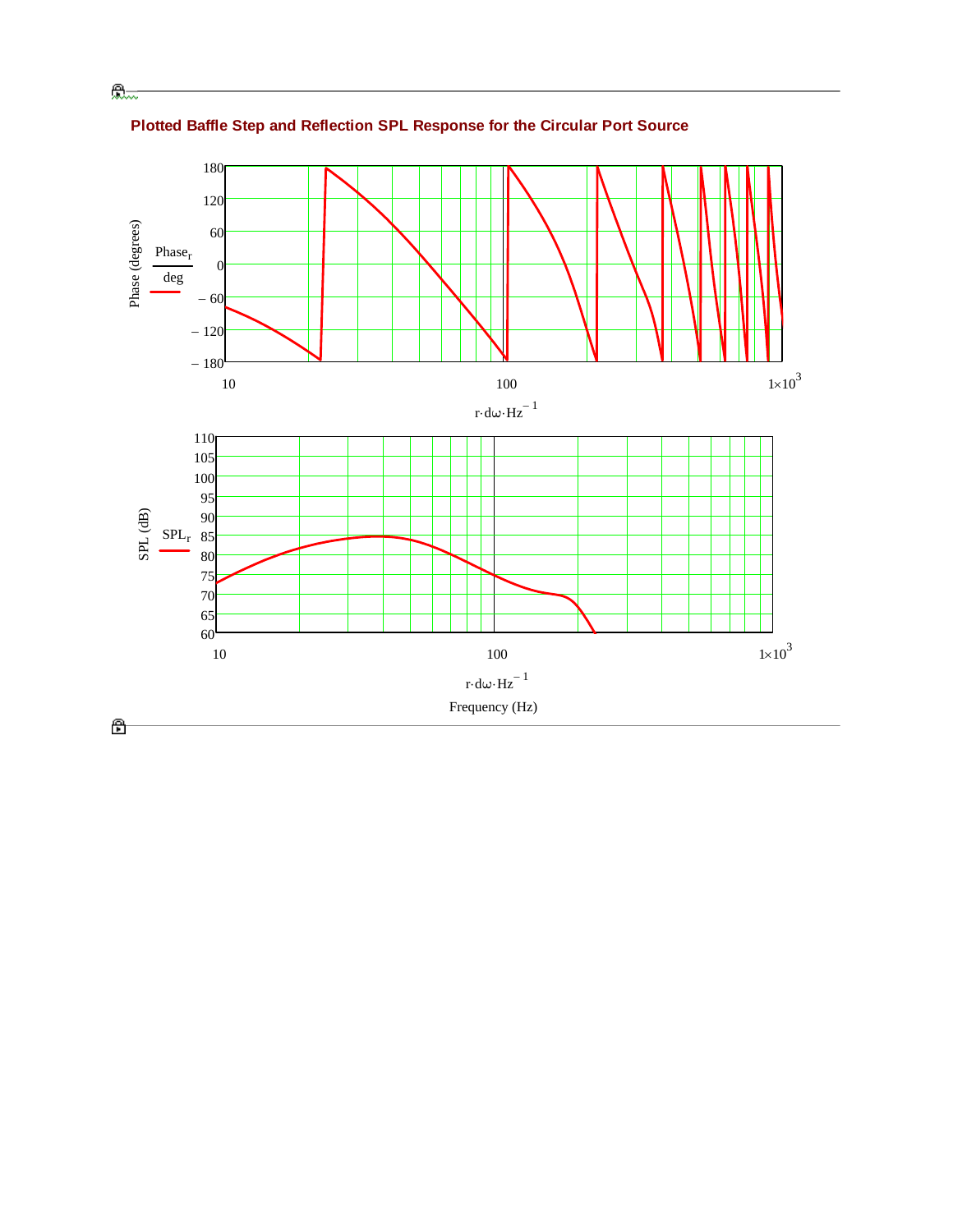## **Plotted SPL Response for the System**

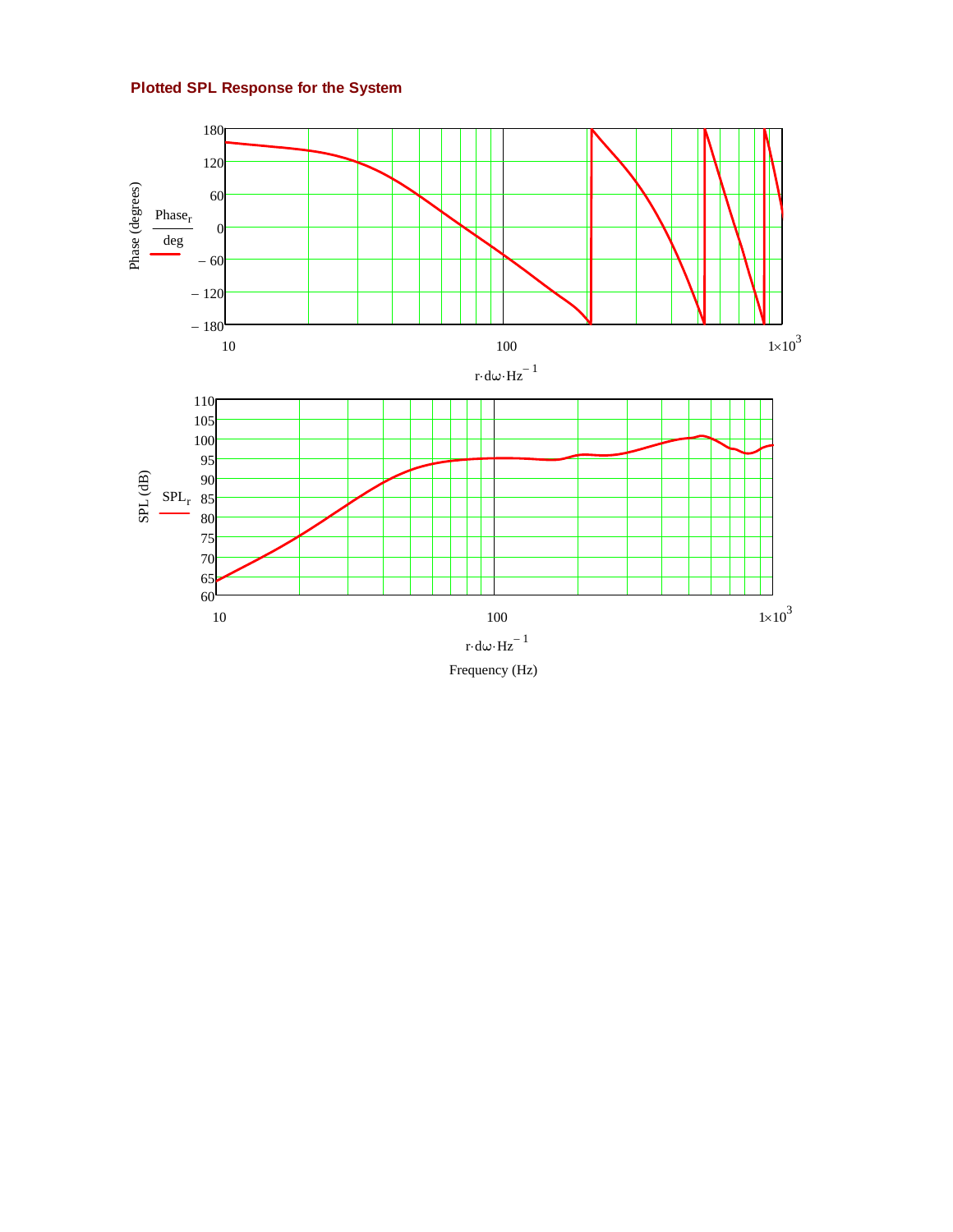#### **Part 3 : Baffle Step Correction Circuit Design**

Input Center Frequency of the Baffle Step and the desired dB of Attenuation.



 $dB := 3$  <--- Input dB of Attenuation



#### **Plotted Corrected SPL Response for the System**